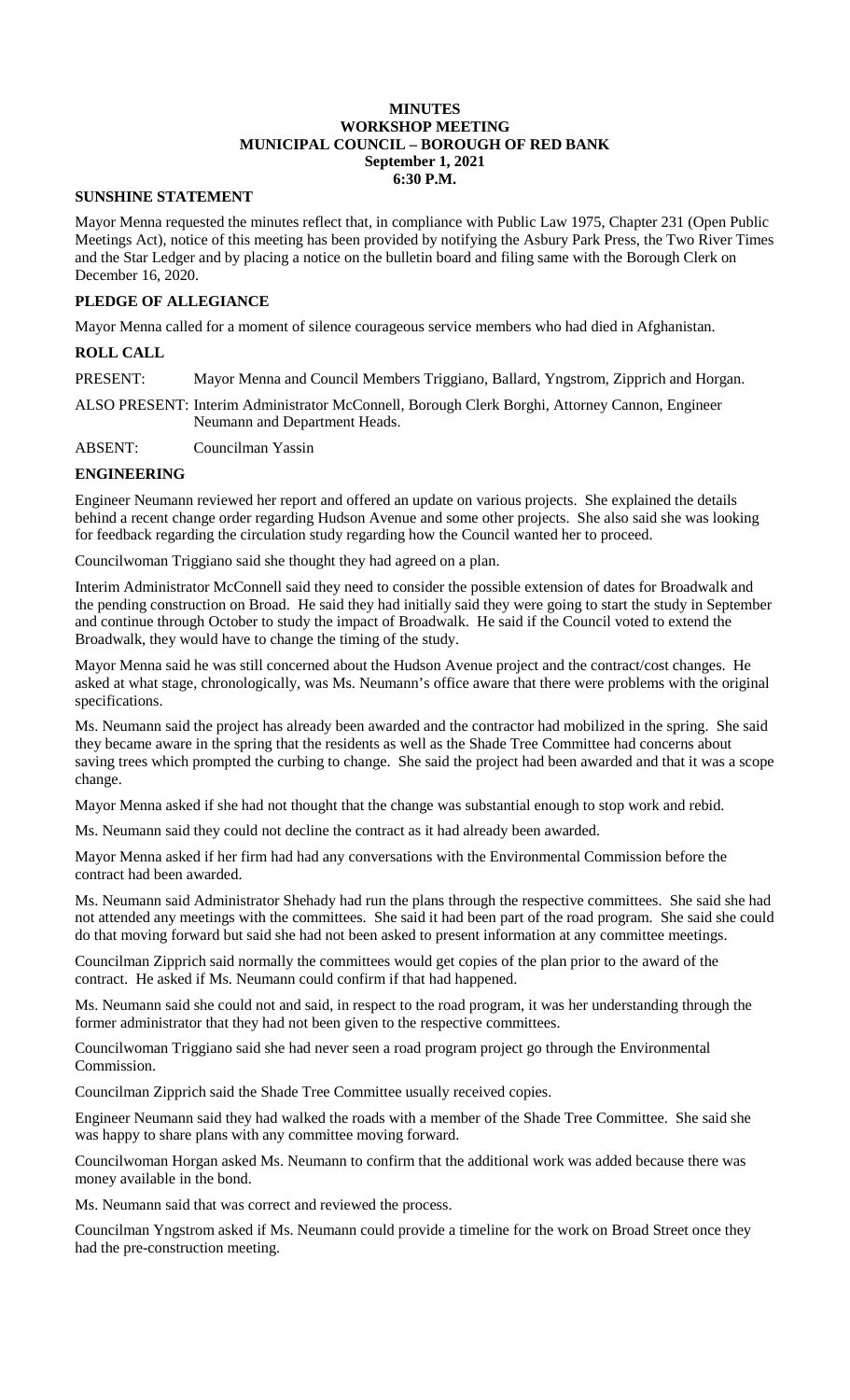Engineer Neumann said she could. She noted that the pre-construction meeting was scheduled for the following day and said RiverCenter was going to be included.

Councilwoman Triggiano asked if the restaurants or businesses in the area would have to close at any time due to the work.

Ms. Neumann said it was their goal to maintain access to all of the businesses.

Engineer Neumann reviewed a scheduled public hearing regarding the Monmouth County Open Space Grant Application.

IA McConnell reviewed details of the proposed project.

Regarding the traffic study, IA McConnell said it would depend on the dates for the closure of Broadwalk. He said he would review the schedule with the Engineer.

### **ADMINISTRATION**

IA McConnell reviewed the request to extend the dates for the Broadwalk through the end of October.

Mayor Menna noted that the Broadwalk discussion was listed on the agenda but said he did not believe they should take action on it at this meeting because he had been receiving calls from many merchants who want to be heard on the matter. He said most were opposed to RiverCenter's request for an extension of time.

Councilman Zipprich how an extended closure would affect the upcoming construction project and the funding.

IA McConnell said he did not think it would affect it since there was an expected delay in getting materials as noted by the Engineer. He also noted that it was not on an agenda for action tonight but rather just for discussion.

Councilwoman Triggiano said she had attended the last RiverCenter Executive Committee meeting and had spoken with individual merchants. She said she was hearing positive feedback on the Broadwalk. She said she thought it was unfortunate that they would not be able to do the traffic circulation study during and after Broadwalk to compare.

IA McConnell clarified that he had not said that that would not happen. He said they just had to wait to see what action the Council took regarding the timing of the closure.

Councilman Yngstrom said it should be listed for the next Council meeting so people could call in and give their input.

Mayor Menna acknowledged receipt of the Grant Consultant's report.

#### **CLERK**

Clerk Borghi reported that, so far, she had received eight petitions for Charter Study Commissioner. She said the deadline was Friday at 4pm. She said there were five positions to be elected.

There were no questions on her report.

#### **FINANCE**

Mayor Menna acknowledged receipt of the Tax Assessor's report and the Tax Collector's report.

#### **OEM/FIRE MARSHAL/CODE**

Fire Marshal Welsh reviewed his report. He said he was still working on updating the Tenant Registration Ordinance. He said he would meet with the Attorney and Administrator and was looking for sample ordinance.

#### **POLICE**

Chief McConnell said he had not submitted a written report yet because the month had just ended. He gave a verbal report on statistics in the department.

#### **FIRE**

There was no report from the Fire Department.

## **PUBLIC WORKS**

Director Keen said his department was preparing for the expected storm. He said there had been some issues on certain streets with the garbage contractor getting access. He reviewed actions that had been taken and said, if the issue continued, they may have to make some parking modifications. He said they were starting to see improvements in the parks but would leave the details to the Parks & Recreation Director to report. He said he was happy to report that parking revenue was up and said they were on target to meet their goals. He reported that there were brush pick up issues with people putting items out at the wrong time. He thanked the Code Enforcement and DPW staff for assisting with education on the matter.

Mayor Menna asked him to extend the appreciation of the Council to the department and said it had good to see so many DPW employees attending a memorial service for an employee's mother.

Councilman Ballard asked for an update on the catch basin at River Street and Leighton Avenue.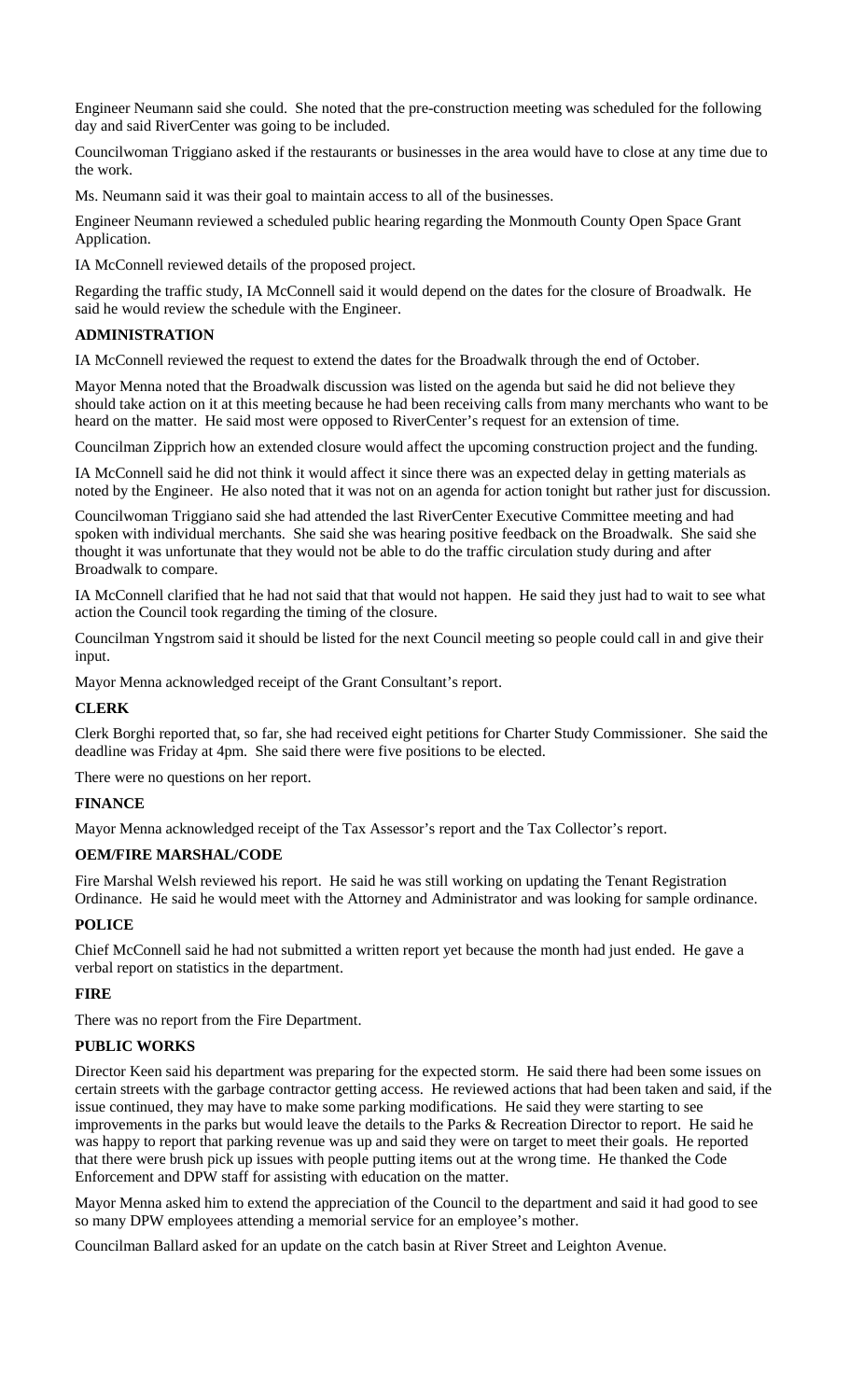Director Keen said they had analyzed the area and found the price was going to be less than he thought so the project was going to be included in the next Road Program project. He reviewed the work that would be included.

Councilman Zipprich said, in regard to trash pickup issues, he was encouraging Director Keen to work with the residents before making changes.

Director Keen reviewed efforts that had already be made.

Councilwoman Triggiano asked about the Plastic Film program.

Director Keen said he was waiting for the delivery of buckets. He said he anticipated a September start.

Councilwoman Triggiano asked if interested residents could sign up through the Borough website.

Director Keen said he wasn't sure if it was on the Borough's website but said the Environmental Commission had the information on their Facebook page.

Councilwoman Triggiano asked him to make sure it was on the Borough's DPW page. She also asked him to review the program.

Director Keen went over the amount of plastic film that had the potential to be recycled.

Councilwoman Triggiano offered more information on the program.

#### **RECREATION**

Director Dal Pra reviewed his report and reviewed August programs. He said the showing of the movie Ghostbusters had been rained out so he said they may show it around Halloween. He reviewed the status of the turf replacement project and review problems with installation. A discussion followed on the upcoming programs scheduled for the field. He also reported that the backboard for the basketball court was expected soon. He also gave an update on the status of work at Eastside Park and reported on upcoming fall sports programs. He reported on a 9-11 Memorial Ceremony and said they were working on the Halloween parade.

Councilman Ballard asked that he had a column to the finance section of his report to show a year-to-date comparison from the prior year.

#### **SENIOR CENTER**

Director Reynolds reviewed her report and asked if there were any questions. She said they were bringing back their book club and said their Farmer's Market program was going well. She said there would be a cookout and fire prevention presentation as Westside Hose Company.

Councilman Zipprich about the section of her report labeled "clients." He asked for an explanation of the numbers for August and year-to-date.

Ms. Reynolds reviewed the new memberships in August and for the year so far. A discussion followed on memberships.

### **LAND USE**

Director Ebanks reviewed her report. She said the previous day had been the deadline for the Master Plan RFP. She said she had received five proposals which had been sent to the Planning Board's Master Plan Committee. She said she was hoping for a decision by the next workshop meeting for presentation to the Mayor and Council.

Councilman Zipprich asked that Ms. Ebanks include the Historic Preservation Commission activities in her report in the future as well as any applications concerning historic buildings.

Director Ebanks said she had forgotten to mention at the August meeting that GovPilot was up and running for the Development Permit Zoning Applications. She said her Department was now only receiving applications through the online process.

Councilman Zipprich said he did not know if Ms. Ebanks had the ability to edit the GovPilot program but said he had been browsing through it and notice that there were a lot of users on the application that were no longer Borough employees.

Ms. Ebanks said, for her end of the program, she had requested that the emails for a few people be removed. She said she would follow up on the Planning & Zoning access.

Councilman Zippriched asked IA McConnell to take a look at having former employees removed..

IA McConnell said he would have the Department Heads look into it.

Councilman Ballard asked for more information regarding removing emails for former employees.

IA McConnell clarified that the emails were still listed in the GovPilot program but said the accounts had been disabled or forwarded to the replacement employee.

Councilwoman Triggiano asked about an event Ms. Ebanks was going to be hosting at the library.

Director Ebanks said she had been asked by the Library to do a brief presentation on the Planning Process and the purpose of the Planning and Zoning boards.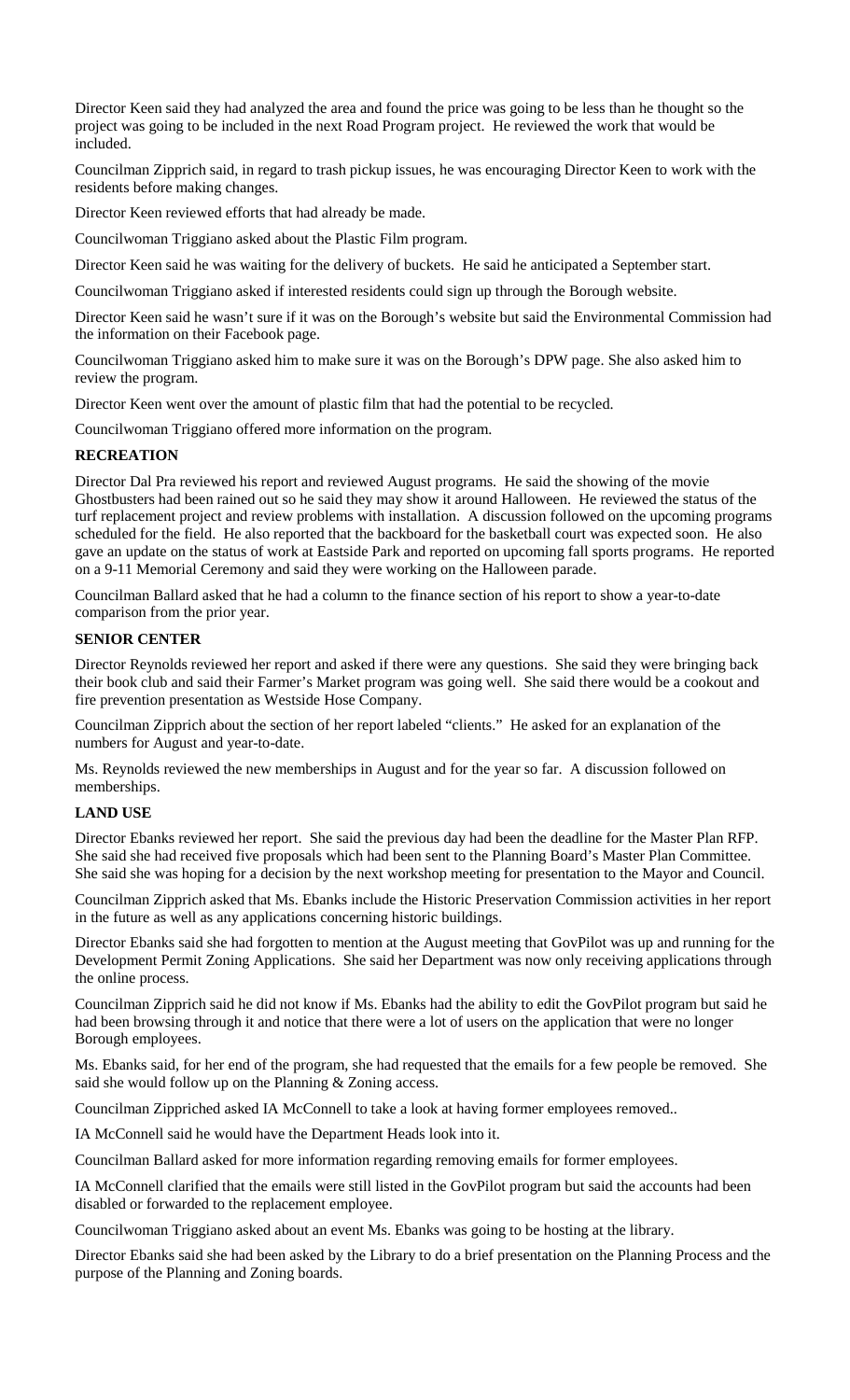Councilwoman Triggiano said it was being held on 9/21 and further reviewed the program.

Councilman Zipprich asked her to include the Historic Preservation Commission in her presentation.

## **BUILDING**

Construction Official Neibert reviewed his report and asked for questions. There were none.

## **PUBLIC COMMENT**

Mayor Menna called for a motion to open Public Comment.

Councilwoman Triggiano offered a motion, seconded by Councilman Yngstrom.

### ROLL CALL:

AYES: Triggiano, Ballard, Yngstrom, Zipprich and Horgan.

NAYS: None

There being five ayes and no nays, the motion was declared approved.

Tiffaney Harris—1 Cedar Crossing—asked for an update on the Senior Center restoration project.

IA McConnell gave a detailed status report.

Ms. Harris asked for a start date.

IA McConnell said they didn't have construction plans yet but expected them in the coming weeks. He reviewed the next steps in the project.

Councilwoman Triggiano said it was on the same timeline that had been previously stated.

Councilman Ballard said he understood Borough officials had met with the architects and that they were drawing up place to presentation to the Council. He asked what the Council would do with those plans.

IA McConnell said it would be up to the Council to approve the plans and authorize them going out to bid.

Councilman Ballard said he had always understood that the residents and users of the Senior Center would have input on what the final Senior Center would look like. He said it sounded like that wasn't going to happen.

IA McConnell said there would be a public presentation of the plans.

Mayor Menna said he agreed that the Council had discussed that, as soon as the rough drawings had been prepared, they would hold a public hearing on the matter.

A discussion followed on the public input process.

Councilwoman Triggiano said there had already been a massive amount of public input on the project that had been brought to the Redevelopment Agency. She said that public input was what had led to the agency to not consider large changed to the facility.

The discussion continued on the process.

Cindy Burnham—71 Wallace Street—said she wanted to give input on the project and asked where the HVAC would be.

IA McConnell said the main point was that it would not be in the attic and said details would be on the plans to be presented.

Ms. Burnham offered specific suggestions including that she would like to see the fireplace remain where it was. She also asked about the Open Space Grant in regard to Marine Park and confirmed that it was a matching grant. She asked what money would be used to fund the project. She said Engineer Neumann had said that the project was going to cost more than anticipated because the Borough would have to obtain DEP and CAFRA permits. She said Engineer Neumann had suggested that they pause the project and asked how much more it was going to cost for the permits.

Mayor Menna said it was a good question and said he would have it on an agenda to be discussed with the Engineer.

Ms. Burnham asked if IA McConnell could address her questions.

IA McConnell said it was up to the Council to decide how to fund the project. Regarding the permits, he said he did not remember the exact amount but said, a couple of months ago, the Council had passed a resolution to authorize the Engineer to review the plans and make the permit applications.

Ms. Burnham criticized the expense and again claimed that the Engineer had suggested that they should pause the project.

Mayor Menna said they would seek her opinion when they had the discussion at a future Council meeting.

Ms. Burnham also asked for an update on personal issues with the recently appointment Executive Director of the Redevelopment Agency.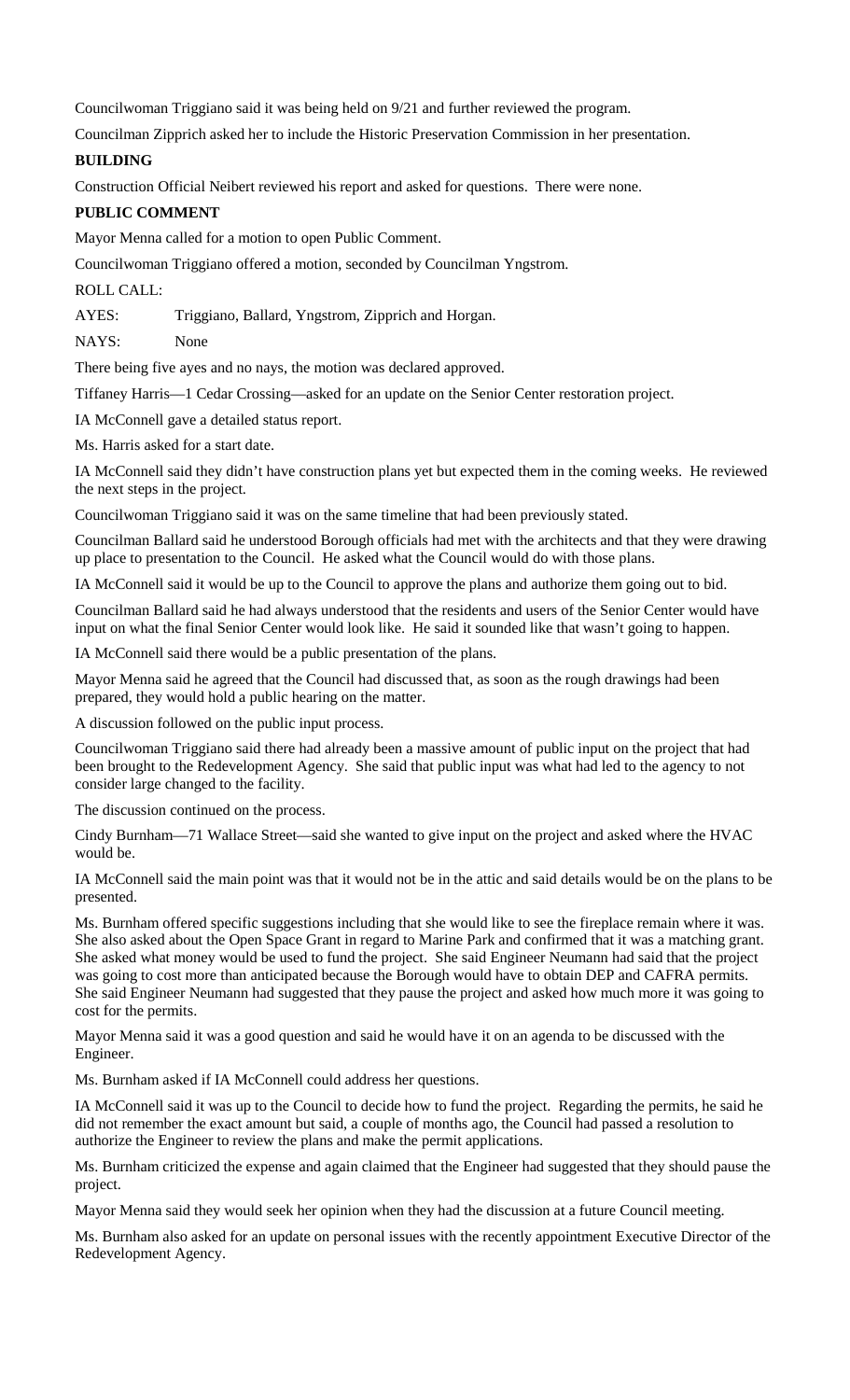Mayor Menna said that was litigation and said he was not aware of any information regarding that litigation. He said the matter did not involve Red Bank.

Adrianne Bilaal—266 South Pearl Street—said she wanted to comment of having public input before the Engineers go forward with the design. She compared it to the Marine Park public input process which she said was a healthy process. She said the Senior Center input had not been a healthy process. She asked about security measures. She urged the Council to include the Seniors in the process.

Marybeth Maida—84 Branch Avenue—said she wanted to echo the comments of Ms. Bilaal. She said she wanted to took issue with statements made by Councilwoman Triggiano and criticized the process.

Councilwoman Triggiano challenged some of Ms. Maida's comments.

Councilman Ballard and Councilman Zipprich responded.

Anne Kelterborn—108 Herbert Street—asked about the status of a crossing light at Shrewsbury Avenue and Chestnut Street. She stressed the need.

Mayor Menna said he was aware of recent discussions with the County and asked IA McConnell to give an update.

IA McConnell said he had met with the County the previous day. He said there was a plan to add crosswalks and some ADA ramps. He said he did not see any immediate plan for a hawk light which was outside of the Borough jurisdiction as it was a County Roadway. He said some improvements may occur as part of the Shrewsbury Avenue TAP grant but said that was not expected for two years. He said the County would be adding crosswalks and non-electric signage. He said he had also recently spoken with JCP&L and had provided a list of locations where they would be adding Cobra head street lights to improve lighting in the area.

Mayor Menna said the County had a history of working with the Borough to install Hawk lights and reviewed other locations where they had been installed on County roads. He said he had told the County that there was an equal need on Shrewsbury Avenue.

Ms. Kelterborn called for putting pressure on the County.

Patricia Brander—122 Riverside Avenue—asked if there was any information regarding a recent meeting between residents of her building with Mayor Menna and Councilwoman Horgan.

Mayor Menna thanked the residents for inviting them for an onsite visit. He said he had prepared a memo for various Borough Officers. He reviewed other actions that had been taken regarding violations at the property.

Councilwoman Horgan asked Ms. Brander to encourage the residents to fill out the complaint forms that she had dropped off.

Bruce Erikson—122 Riverside Avenue—thanked the Mayor and said he had also participated in the meeting. He reviewed improvements to the property since the meeting. He asked for more information on the forms.

Ben Forest—16 Locust Avenue—said he appreciated the Parks & Recreation Department. He said the Jazz in the Park series had been fabulous. He thanked the Mayor and Council for the program. He said Shrewsbury Avenue had been intense when they moved to the area in 1996 but was even more intense now. He also said he wanted to note that Shrewsbury Avenue was not just dangerous for kids.

Memone Crystian—15 Marion Street—criticized Councilwoman Triggiano's demeanor and comments. She said public comment was a standard process and said she had been disappointed to see her argue against it.

Councilwoman Triggiano responded to Ms. Crystian's comments and said she supported public comment.

Tiffaney Harris—1 Cedar Crossing—she said earlier she had been told that the Senior Center project was on the established timeline. She asked someone to reiterate that timeline. She said it has been 1,000 days that the seniors had not been in their building.

Councilwoman Triggiano said a timeline had been discussed from the time the plan was approved. She asked IA McConnell to review.

IA McConnell said he did not have exact dates but said the former Administrator had outlined a details and realistic timeline. He reviewed the steps in the process.

Cindy Burnham—71 Wallace Street—said she wanted to thank Councilmembers Ballard and Zipprich for bringing clarity to the Senior Center situation. She reviewed previous discussions that she believed occurred. She praised previous speakers for their comments.

Lillian Settles—72 Bank Street—said she was glad the Council had agreed to fix the Senior Center. She suggested that when they present choices to the public they should be limited. She said she didn't believe the Center needed many changes. She said she wished Councilmembers would be less confrontational. She also agreed that crossing Shrewsbury Avenue was a problem and criticized the amount of building going on it town. She also said she was opposed to the PILOT program.

Phil Blackwood—34 Chestnut Street—spoke on the issue of climate change and encouraged the Council to keep moving forward with the energy aggregation program. He also called for electrifying the municipal fleet.